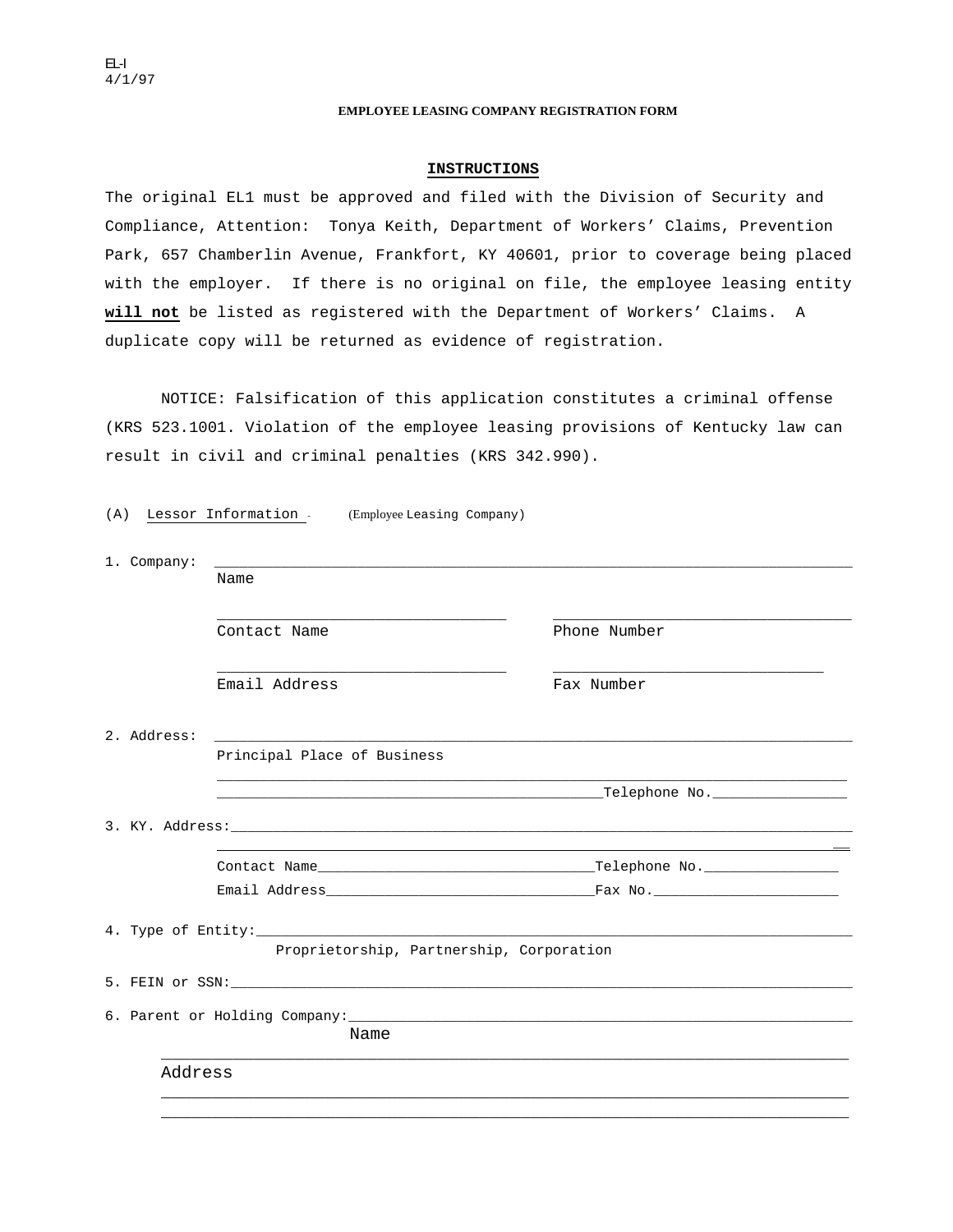7. List, by jurisdiction, of each and every name Lessor has operated under in preceding five (5) years including any alternative names and names of predecessors or successors (use additional sheets, if necessary):

 \_\_\_\_\_\_\_\_\_\_\_\_\_\_\_\_\_\_\_\_\_\_\_\_\_\_\_\_\_\_\_\_\_\_\_\_\_\_\_\_\_\_\_\_\_\_\_\_\_\_\_\_\_\_\_\_\_\_\_\_\_\_\_\_\_\_\_\_\_\_\_\_\_\_\_\_\_\_\_\_\_\_ \_\_\_\_\_\_\_\_\_\_\_\_\_\_\_\_\_\_\_\_\_\_\_\_\_\_\_\_\_\_\_\_\_\_\_\_\_\_\_\_\_\_\_\_\_\_\_\_\_\_\_\_\_\_\_\_\_\_\_\_\_\_\_\_\_\_\_\_\_\_\_\_\_\_\_\_\_\_\_\_\_\_ \_\_\_\_\_\_\_\_\_\_\_\_\_\_\_\_\_\_\_\_\_\_\_\_\_\_\_\_\_\_\_\_\_\_\_\_\_\_\_\_\_\_\_\_\_\_\_\_\_\_\_\_\_\_\_\_\_\_\_\_\_\_\_\_\_\_\_\_\_\_\_\_\_\_\_\_\_\_\_\_\_\_ \_\_\_\_\_\_\_\_\_\_\_\_\_\_\_\_\_\_\_\_\_\_\_\_\_\_\_\_\_\_\_\_\_\_\_\_\_\_\_\_\_\_\_\_\_\_\_\_\_\_\_\_\_\_\_\_\_\_\_\_\_\_\_\_\_\_\_\_\_\_\_\_\_\_\_\_\_\_\_\_\_\_

- 8. List of each and every person or entity currently owning a five percent (5\) or greater interest in the employee leasing company: \_\_\_\_\_\_\_\_\_\_\_\_\_\_\_\_\_\_\_\_\_\_\_\_\_\_\_\_\_\_
- 9. List of each and every person or entity formerly owning a five percent (5\) or greater interest in the employee leasing company or its predecessors, successors or alter egos in the preceding five  $(5)$  years:  $\frac{1}{2}$

\_\_\_\_\_\_\_\_\_\_\_\_\_\_\_\_\_\_\_\_\_\_\_\_\_\_\_\_\_\_\_\_\_\_\_\_\_\_\_\_\_\_\_\_\_\_\_\_\_\_\_\_\_\_\_\_\_\_\_\_\_\_\_\_\_\_\_\_\_\_\_\_\_\_\_\_\_\_\_\_\_\_

\_\_\_\_\_\_\_\_\_\_\_\_\_\_\_\_\_\_\_\_\_\_\_\_\_\_\_\_\_\_\_\_\_\_\_\_\_\_\_\_\_\_\_\_\_\_\_\_\_\_\_\_\_\_\_\_\_\_\_\_\_\_\_\_\_\_\_\_\_\_\_\_\_\_\_\_\_\_\_\_\_\_

\_\_\_\_\_\_\_\_\_\_\_\_\_\_\_\_\_\_\_\_\_\_\_\_\_\_\_\_\_\_\_\_\_\_\_\_\_\_\_\_\_\_\_\_\_\_\_\_\_\_\_\_\_\_\_\_\_\_\_\_\_\_\_\_\_\_\_\_\_\_\_\_\_\_\_\_\_\_\_\_\_\_

 $\mathcal{L}_\text{max} = \frac{1}{2} \frac{1}{2} \frac{1}{2} \frac{1}{2} \frac{1}{2} \frac{1}{2} \frac{1}{2} \frac{1}{2} \frac{1}{2} \frac{1}{2} \frac{1}{2} \frac{1}{2} \frac{1}{2} \frac{1}{2} \frac{1}{2} \frac{1}{2} \frac{1}{2} \frac{1}{2} \frac{1}{2} \frac{1}{2} \frac{1}{2} \frac{1}{2} \frac{1}{2} \frac{1}{2} \frac{1}{2} \frac{1}{2} \frac{1}{2} \frac{1}{2} \frac{1}{2} \frac{1}{$  \_\_\_\_\_\_\_\_\_\_\_\_\_\_\_\_\_\_\_\_\_\_\_\_\_\_\_\_\_\_\_\_\_\_\_\_\_\_\_\_\_\_\_\_\_\_\_\_\_\_\_\_\_\_\_\_\_\_\_\_\_\_\_\_\_\_\_\_\_\_\_\_\_\_\_\_\_\_\_\_\_\_ \_\_\_\_\_\_\_\_\_\_\_\_\_\_\_\_\_\_\_\_\_\_\_\_\_\_\_\_\_\_\_\_\_\_\_\_\_\_\_\_\_\_\_\_\_\_\_\_\_\_\_\_\_\_\_\_\_\_\_\_\_\_\_\_\_\_\_\_\_\_\_\_\_\_\_\_\_\_\_\_\_\_

(B) Current Workers' Compensation Insurance Information

- 1. Carrier Name:\_\_\_\_\_\_\_\_\_\_\_\_\_\_\_\_\_\_\_\_\_\_\_\_\_\_\_\_\_\_\_\_\_\_\_\_\_\_\_\_\_\_\_\_\_\_\_\_\_\_\_\_\_\_\_\_\_\_\_\_\_\_\_\_\_\_\_\_\_
- 2. Policy Number:\_\_\_\_\_\_\_\_\_\_\_\_\_\_\_\_\_\_\_\_\_\_\_\_\_\_\_\_\_\_\_\_\_\_\_\_\_\_\_\_\_\_\_\_\_\_\_\_\_\_\_\_\_\_\_\_\_\_\_\_\_\_\_\_\_\_\_\_
	- 3. Policy Period:\_\_\_\_\_\_\_\_\_\_\_\_\_\_\_\_\_\_\_\_\_\_\_\_\_\_\_\_\_\_\_\_\_\_\_\_\_\_\_\_\_\_\_\_\_\_\_\_\_\_\_\_\_\_\_\_\_\_\_\_
	- 4. Name of insured as it appears on policy:\_\_\_\_\_\_\_\_\_\_\_\_\_\_\_\_\_\_\_\_\_\_\_\_\_\_\_\_\_\_\_\_\_\_\_\_\_\_\_\_\_\_

(C) Past Workers' Compensation Insurance Information

1. The following workers' compensation policies issued to the employee leasing company or its predecessor(s) have been cancelled or non-renewed within the last five (5) years (use additional sheets, if necessary):

\_\_\_\_\_\_\_\_\_\_\_\_\_\_\_\_\_\_\_\_\_\_\_\_\_\_\_\_\_\_\_\_\_\_\_\_\_\_\_\_\_\_\_\_\_\_\_\_\_\_\_\_\_\_\_\_\_\_\_\_\_\_\_\_\_\_\_\_\_\_\_\_\_\_\_\_\_\_\_\_\_\_

| Carrier:                     |  |  |  |
|------------------------------|--|--|--|
| Policy or Certificate Number |  |  |  |
| Date of cancellation         |  |  |  |
| Reason for cancellation:     |  |  |  |

2. The following Affidavit must be executed by the Chief Executive Officer of the employee leasing company if no such cancellation or non-renewal has occurred.